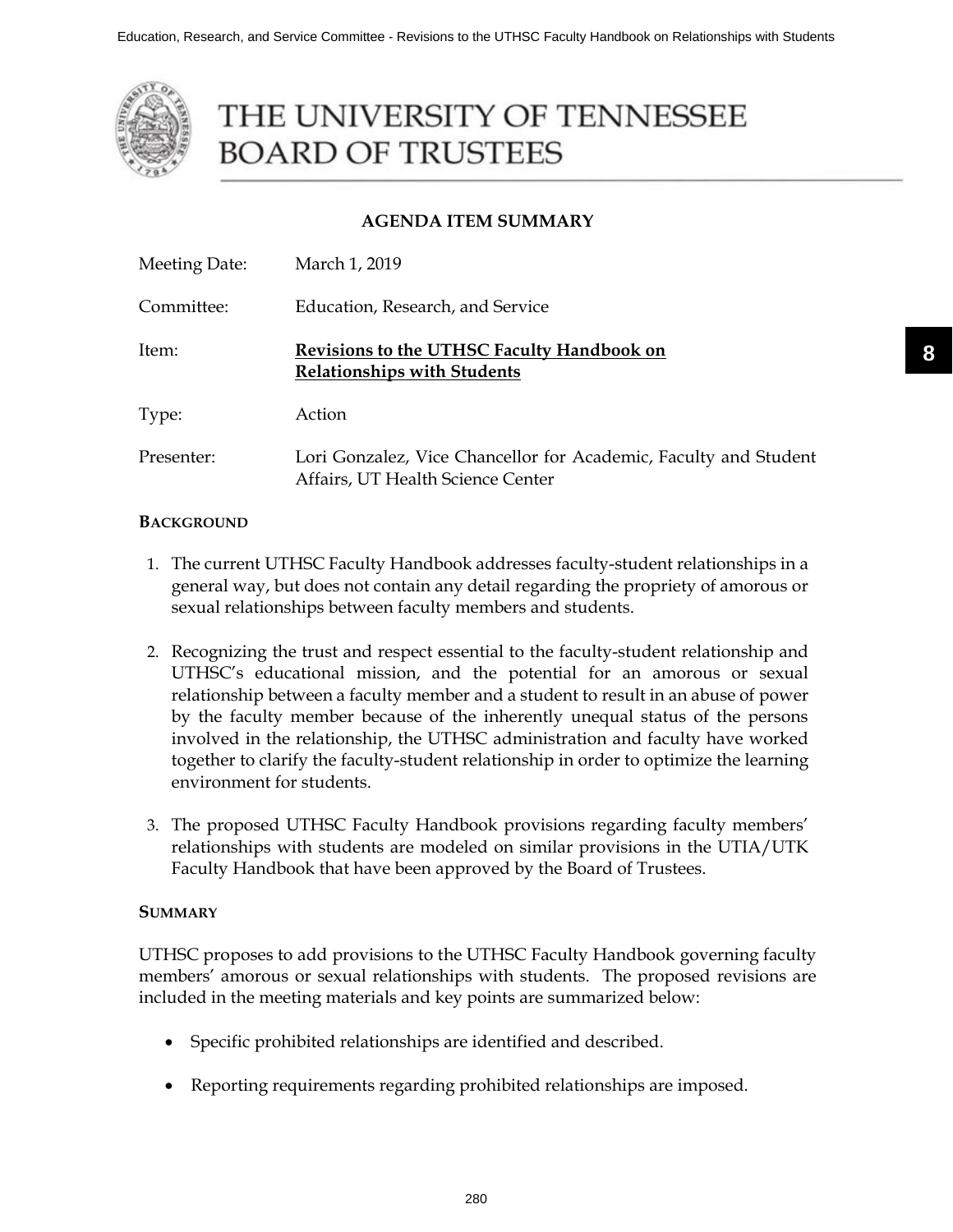

# THE UNIVERSITY OF TENNESSEE **BOARD OF TRUSTEES**

• Disciplinary sanctions and/or administrative actions that can be imposed on a faculty member for engaging in a prohibited relationship are identified.

The President recommends approval of the proposed UTHSC Faculty Handbook revisions on relationships with students.

**Motion: I move that the Education, Research, and Service Committee recommend adoption of the Resolution in the meeting materials to approve the proposed revisions to the UTHSC Faculty Handbook on relationships with students.**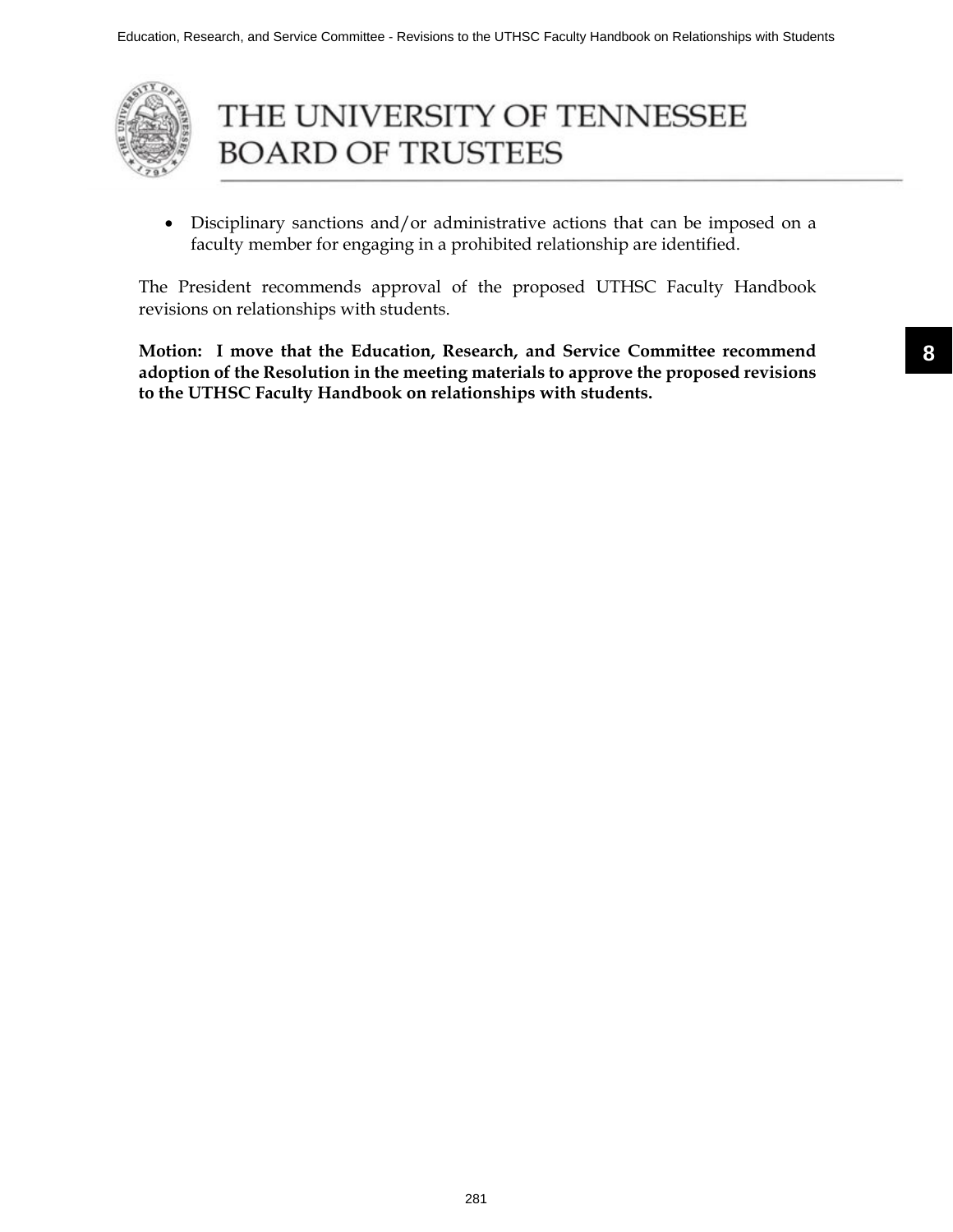Education, Research, and Service Committee - Revisions to the UTHSC Faculty Handbook on Relationships with Students



# The University of Tennessee Board of Trustees

Resolution 00\_-2019\* Revisions to the UTHSC Faculty Handbook on Relationships with Students

Resolved: The Board of Trustees approves the proposed revisions to the UTHSC Faculty Handbook on relationships with students as presented in the meeting materials, which shall be attached to this Resolution after adoption.

Adopted this 1st day of March, 2019.

\* Number will be inserted after adoption.

282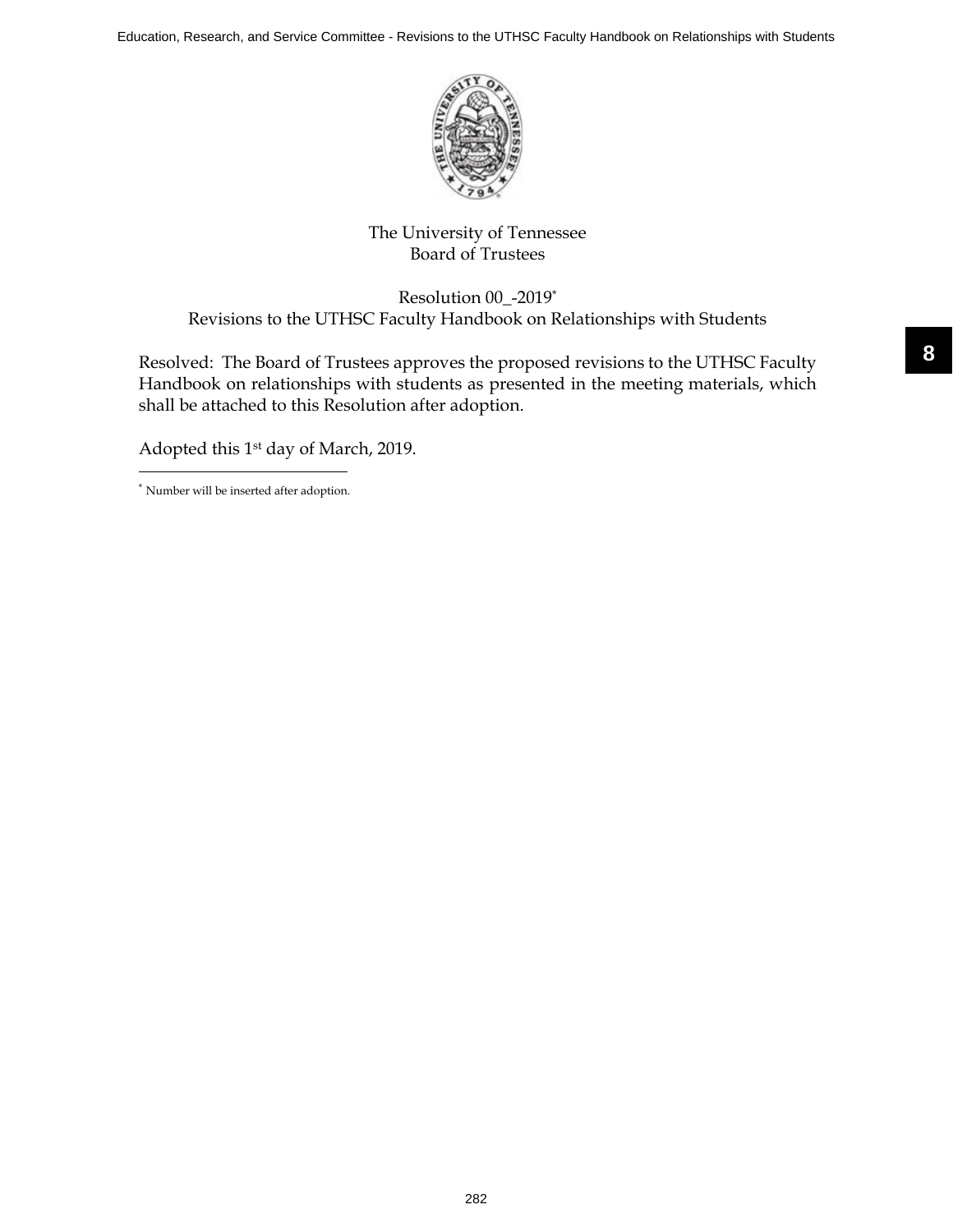

Office of the Chancellor 62 South Dunlap Street Memphis, TN 38163 T (901) 448-4796 F (901) 448-7750

Memphis

Knoxville

Chattanooga

Nashville

#### MEMORANDUM

TO: Linda C. Martin, Vice President for Academic Affairs and Student Success

FR: Steve J. Schwab, Chancellor

DATE: January 17, 2019

RE: UTHSC Faculty Handbook Revision for the February/March 2019 Board of Trustees Meeting

The UTHSC Faculty Handbook addressed faculty-student relationships in a general way, but omitted a more complete discussion of prohibited relationships between a faculty member and a student, requirements for reporting violations of prohibited relationships, and the disciplinary sanctions and/or administrative actions that could be imposed if prohibited relationships occurred. The UTHSC faculty and administration have developed a document to address this omission: 3.8.7 Relationships with Students.

Our work benefited from that done by the UT Knoxville faculty and administration. As we developed the document for UTHSC, we drew from the narrative on pp. 12-L4 of the 2016 UTK Faculty Handbook at http://provost.utk.edu/wp-content/uploads/sites/10/2016/10/Faculty-Handbook-2016.pdf.

The UTHSC Faculty Senate voted to approve this document at their January 8, 2019 meeting.

Enclosed is a copy of the document. We propose that this be inserted into the UTHSC Faculty Handbook as Section 3.8.7.

I recommend that the proposed document be submitted to the Board of Trustees for their review and approval.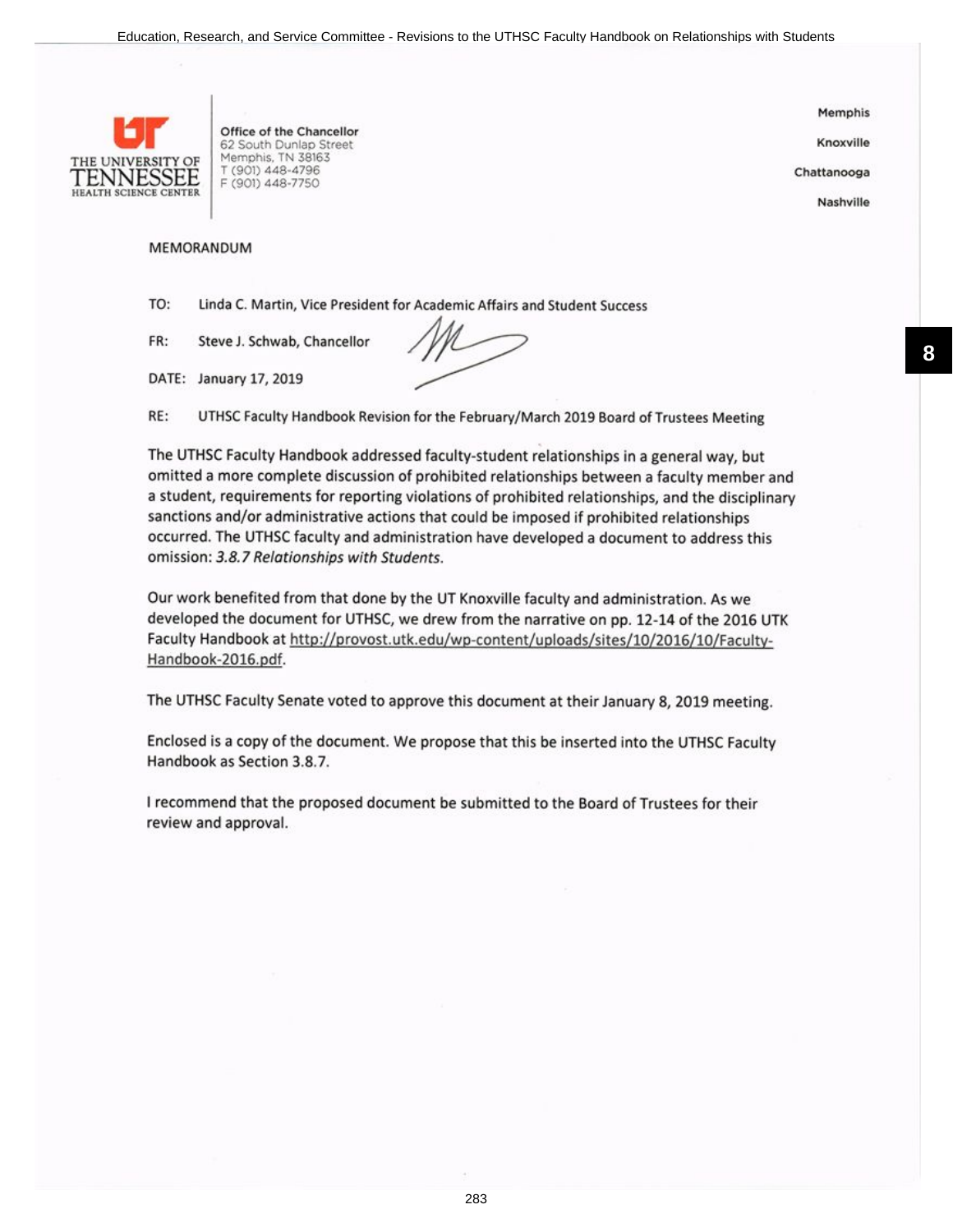For Faculty Handbook

Approved by UTHSC Faculty Sendte 1/8/2019

#### 3.8.7 Relationships with Students

#### 3.8.7.! Definitions

This policy applies to all faculty as defined in Section 6 of the Faculty Handbook, whether employed full-time or part-time, whether paid or unpaid. For the purpose of this policy, "relationship" includes any amorous or sexual conduct, whether occurring one time, occasionally, or regularly. Colleges, departments, offices, or other units may impose more restrictive policies governing relationships with students, which shall take precedence over this policy except to the extent such policies violate any Board of Trustees policy or conflict with law. The term "student" is broadly defined to include undergraduate, graduate and professional students, as well as other trainees.

#### 3.8.7.2 Purpose

The purpose of this policy is to preserve the trust and respect that are essential to the facultystudent relationship and the instructional mission of the Universityof Tennessee Health Science Center. Trust and respect are diminished when a person in a position of authority abuses - or appears to abuse - his or her power. Faculty members are in positions of authority and exercise power over students in many ways, whether in giving praise or criticism, evaluating academic or clinical work, evaluating research, making recommendations for further studies or future employment, or in manyother subtle expressions of authority over students.An amorous or sexual relationship with a student greatly increases the potential for a faculty member's abuse of power because of the inherently unequal status of the persons involved in the relationship. Even in cases where such a relationship begins with the mutual consent of the participating persons, it can result in exploitation of the student or the creation of a hostile learning or work environment for the student. Other students and employees may also be adversely affected bythe amorous or sexual relationship because the faculty member is positioned to favor or advance one student's interest at the expense of others. ln all such cases, the trust and respect essential to the university's instructional mission are diminished.

#### 3.8.7.3 Prohibited Relationships

Amorous or sexual relationships between a faculty member and a student are prohibited when the faculty member has professional authority over, or responsibility for, the student. This professional authority or responsibility encompasses both instructional and non-instructional contexts as defined below:

1. Relationships in the Instructional Context. A faculty member shall not have an amorous or sexual relationship (consensual or otherwise) with a student who is simultaneously enrolled in a course being taught by the faculty member or whose academic or work performance is subject to supervision or evaluation by the faculty member. The instructional context includes but is not limited to teaching in the classroom, direct instruction in didactic, experiential and laboratory settings, as well as academic advising, mentoring, tutoring, or participating in student committees.

1

Last edited 11-29-2018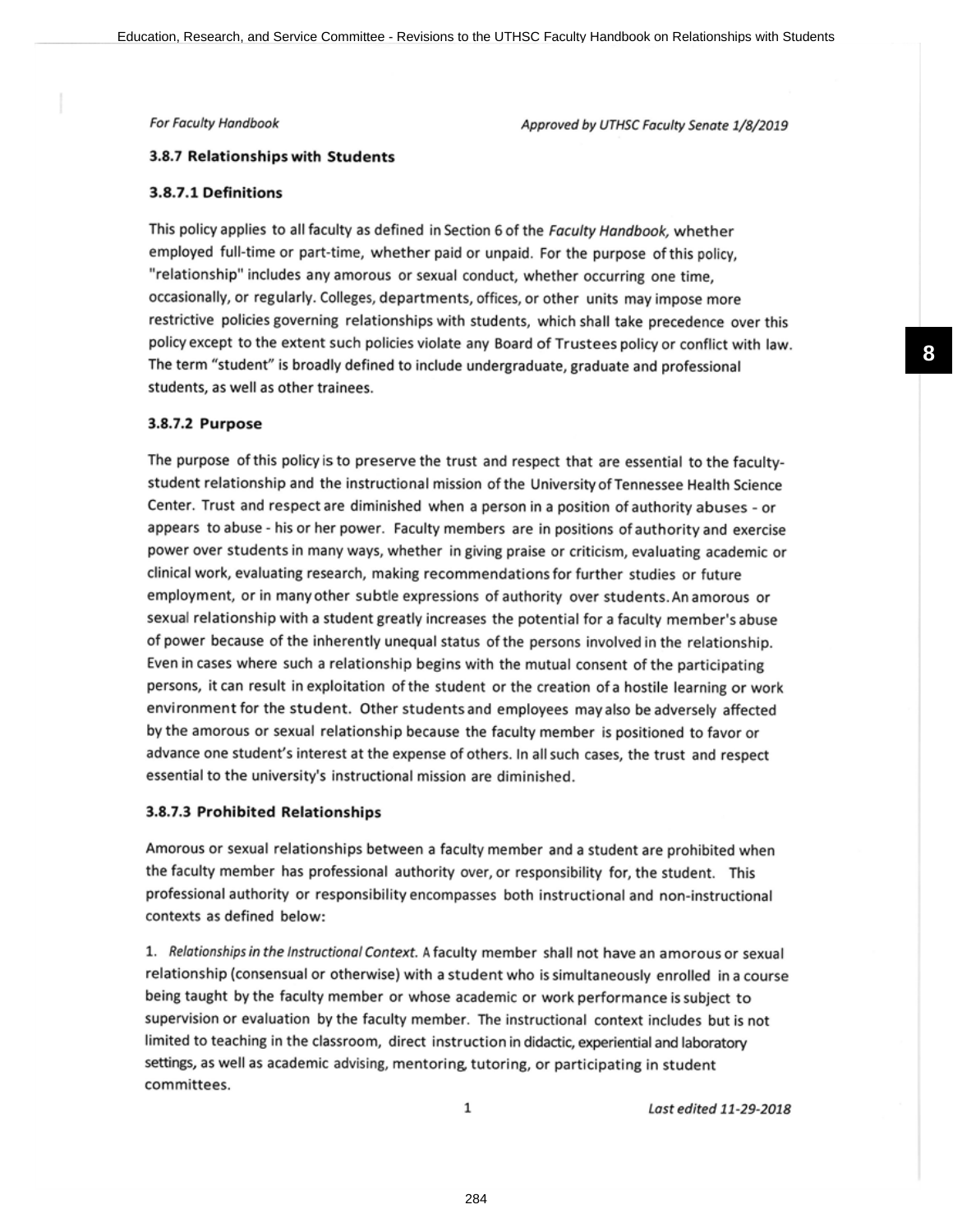### For Faculty Handbook **Approved by UTHSC Faculty Senate 1/8/2019**

2. Relationships outside the Instructional Context. Outside the instructional context, a faculty member shall not take any action or make any decision that may reward or penalize a student with whom he or she has, or has had, an amorous or sexual relationship. Faculty members must be especially cautious to avoid taking any action that rewards or penalizes the student, or influences others responsible for taking such action.

<sup>A</sup>faculty member violates this policy by engaging in an amorous or sexual relationship with <sup>a</sup> student over whom he or she has authority or professional responsibility, even when both parties have consented (or appear to have consented) to the relationship or conduct. Relationships that do not fall under the prohibition in 3.8.7.3, above, even if they appear to be consensual, are strongly discouraged. Voluntaryconsent bya studentto an amorous or sexual relationship with a faculty member is inherently suspect, given the fundamentally asymmetrical nature of the relationship. Furthermore, conduct that beginsas consensualcan become nonconsensual at any time. Evenwhen both parties initially consent to particular conduct, past consent does not preclude a finding of sexual harassment if the conduct was unwelcome or if later conduct was unwelcome. Moreover, conduct that is consensual for purposes of criminal statutes, may be nonetheless unwelcome and therefore may constitute a violation of the University's policy prohibiting Sexual Harassment and Other Discriminatory Harassment (HR0280), Equal Employment Opportunity (HR0220) or UTHSC's Policy on Sexual Misconduct, Relationship Violence, Stalking, and Retaliation.

#### 3.8.7.4 Reporting Violationsof the Policy

Faculty members who have knowledge of a possible violation of this policy are encouraged to report that concern to the Office of Equity and Diversity (OED) for review or investigation. Certain conduct described in this policy may also trigger a mandatory reporting obligation: (a) if the involved studentis a minor; (b) if the conductappearsto violate UTHSC's Policy on Sexual Misconduct, Relationship Violence, Stalking, and Retaliation; or (c) if reporting is otherwise required by law or University policy. ln the case of uncertainty about the reporting obligation, OED officials may be consulted without providing personally identifiable information (only if they are a confidential resource) in order to clarify the reporting obligation, or to get more information about how OED might handle a possible violation of this policy. Otherwise, all mandatory reporters/responsible employees are required to disclose all details with the Title lX Coordinator or Deputy Title lX Coordinators as required by University policy. lf a report is found to have been intentionally false or made maliciously without regard for truth, the reporter may be subject to disciplinary action, in keeping with UTHSC's Policy on Sexual Misconduct, Relationship Violence, Stalking, and Retaliation. This does not apply to reports made in Good Faith (as defined by UTHSC's Policy on Sexual Misconduct, Relationship Violence, Stalking, and Retaliation).

#### 3.8.7.5 Disciplinary Sanctions

When a faculty member is found to have violated this policy, an appropriate sanction, up to and including termination, may be imposed pursuant to the disciplinary proceduresapplicable to

2

Lost edited 11-29-2078

**8**